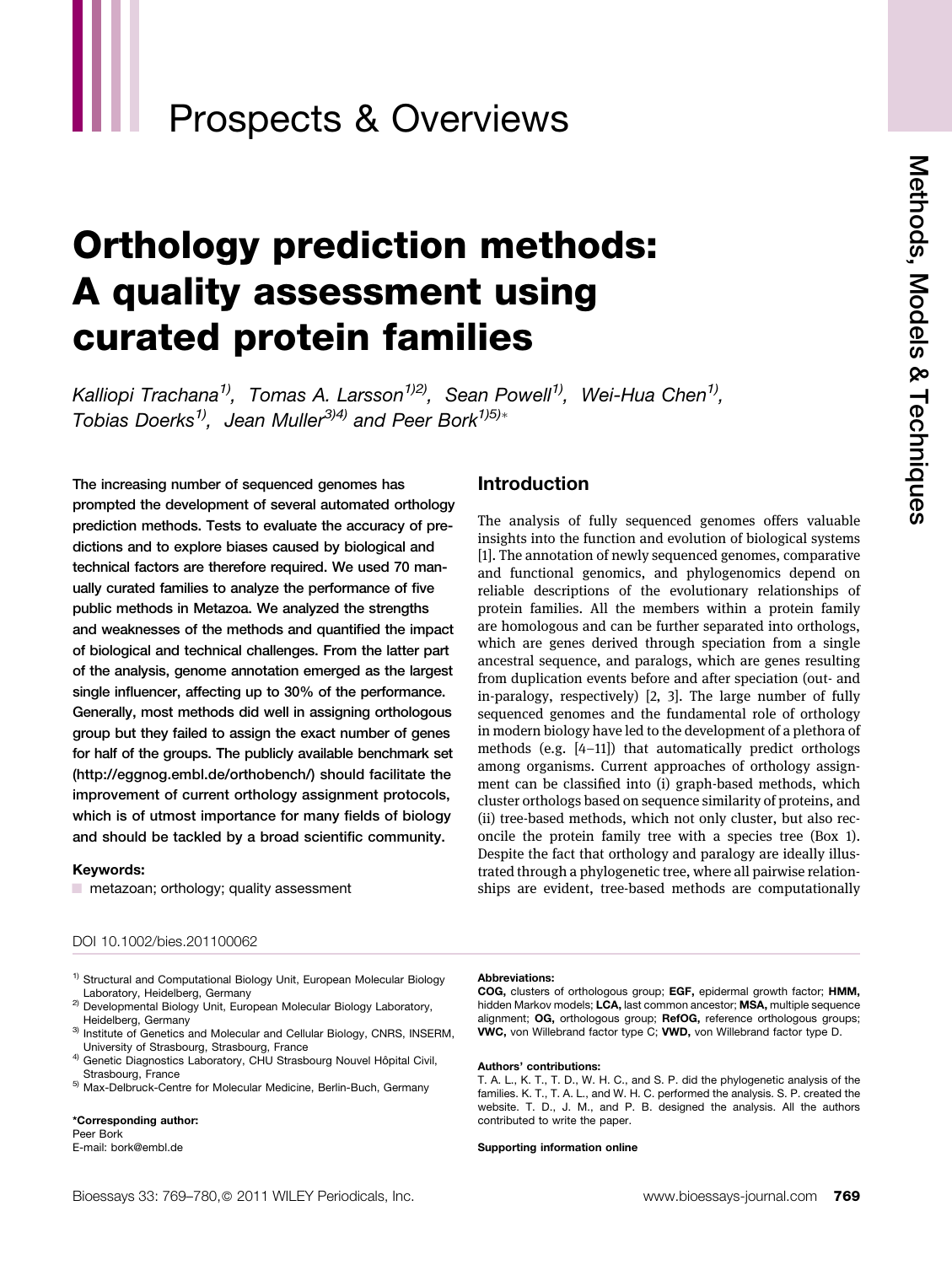# Box 1 Comparison of orthology prediction methods

Orthology prediction methods can be classified based on the methodology they use to infer orthology into (i) graphbased and (ii) tree-based methods [12, 16, 17]. Different graph-based methods are designed to assign orthology for two (pairwise) or more (multiple) species. Graph-based methods assign proteins into OGs based on their similarity scores, while tree-based methods infer orthology through tree reconciliation.

#### Pairwise species methods (e.g. BHR, InParanoid, RoundUp):

Based on these methods, orthologs are best bi-directional hits (BBH) between a pair of species. BRH [46] is the first automated method and does not detect paralogs. InParanoid [47] implements an additional step for the detection of paralogs. RoundUp [48] uses evolutionary distances instead of BBH. In addition to the restriction of only two-species at a time, these methods are disadvantageous for long evolutionary distances.

#### Multi-species graph-based methods (e.g. COG, eggNOG, OrthoDB, OrthoMCL, OMA):

Due to the fast implementation and high scalability, there are many graph-based methods for multi-species comparisons. So far, all of them use either BLAST or Smith-Waterman (e.g. PARALIGN, SIMG) as sequence-similarity search algorithms. However, they are quite diverse regarding the clustering algorithms. COG, eggNOG, and OrthoDB share the same methodology: they identify three-way BBHs in three different species and then merge triangles that share a common side. OrthoMCL is a probabilistic method that uses a Markov clustering procedure to cluster BBH

into OGs. OMA removes from the initial graph BBHs characterized by high evolutionary distance; a concept similar to RoundUp. After that, it performs clustering based on maximum weight cliques. Unique database characteristics are the hierarchical groups (OGs in different taxonomic levels) and ''pure orthologs'' (generate groups of one-toone orthologs without paralogs), which has been introduced only by OMA (indicated as \*\* in the figure). Hierarchical groups can substitute the view of phylogenetic trees.

#### Multi-species tree-based methods (e.g. TreeFam, Ensembl Compara, PhylomeDB, LOFT):

Tree-based prediction methods can be separated into approaches that do (like EnsemblCompara, TreeFam, and PhylomeDB) and do not, e.g. LOFT [49], use treereconciliation. Tree-based methods also initially use homology searches; however, their criteria are more relaxed, as the orthology is resolved through tree topology. Although a reconciled phylogenetic tree is the most appropriate illustration of orthology/paralogy assignment, there are a few caveats to such an approach, namely their scalability and sensitivity to data quality.

For a more detailed and extensive discussion of the differences among orthology methodology, we recommend refs. [12, 16, 17].

Phylogenetic distribution describes the species range of each database. Homology search shows a few technical differences for recruiting orthologs. <sup>§</sup>: Supplies OGs whose members share only orthologous relationships. \*: The user can compare any two genomes spanning a phylogenetic distance from bacteria to animals.

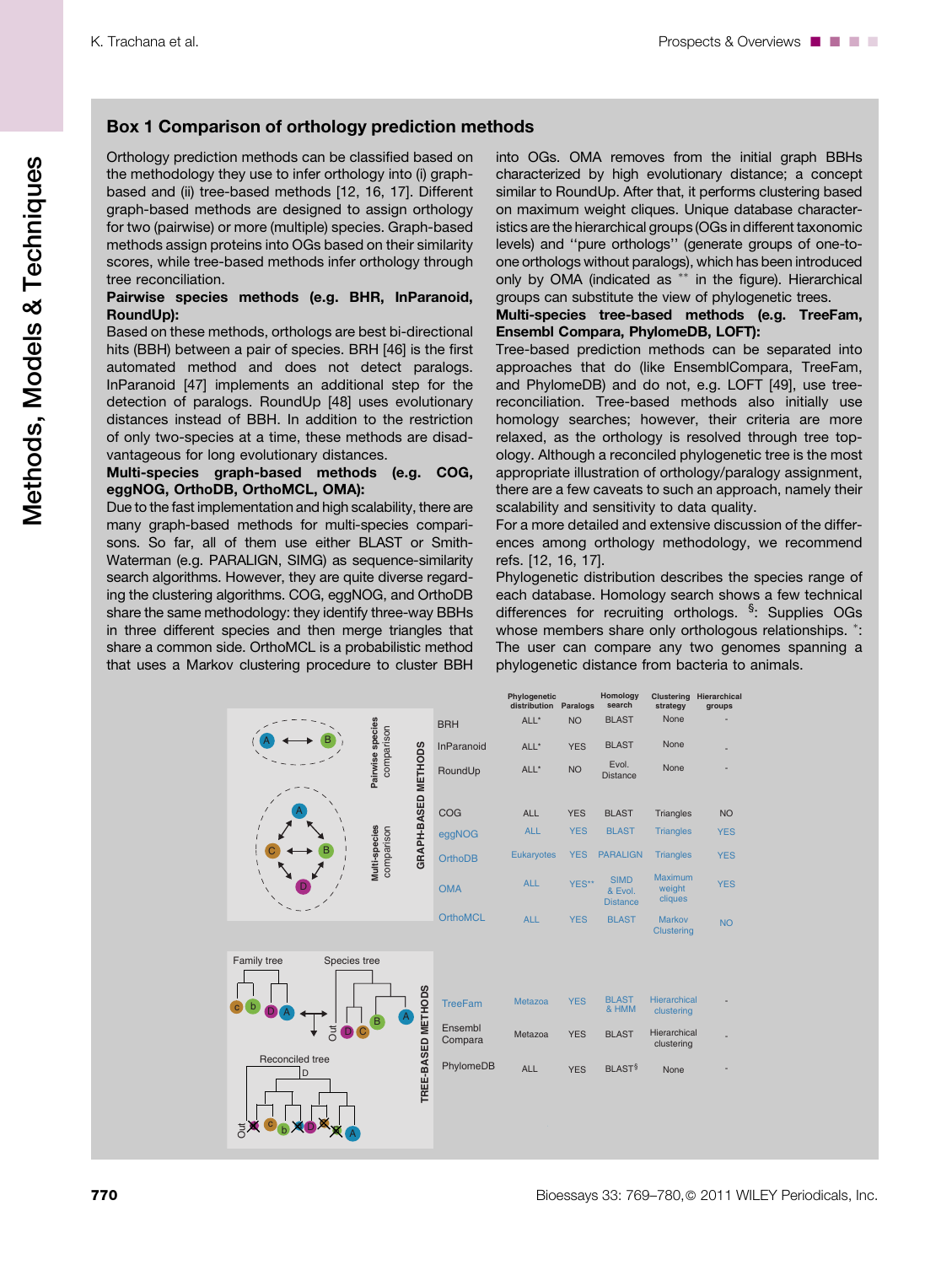expensive and at times fail due to the complexity of the family or to the substantial number of species in the comparison [12]. As a trade-off between speed and accuracy, the evolutionary relationships among proteins in comparisons that include a large number of species are better explored using graph-based methods. During the first large-scale orthology assignment project of multiple species, the concept of clusters of orthologous groups (COGs) was introduced [4]. A COG consists of proteins that have evolved from a single ancestral sequence existing in the last common ancestor (LCA) of the species that are being compared, through a series of speciation and duplication events [4]. The orthologous/paralogous relationships among proteins of multiple species are better resolved through orthologous groups (OGs) rather than pairs of orthologs. This is particularly evident in the instances of complex protein family histories (e.g. tubulins) or families over significant phylogenetic distances (e.g. proteins conserved across all domains of life) [13].

Despite the clear definition of OGs, their automated prediction is challenged by a number of biological and technical factors exemplified by the evolution of mucins (see Fig. 1), a family with a complex evolutionary history [14]. The phylogenetic tree of mucins resolves the orthologous relationships among the members of the family at every evolutionary level (Fig. 1). Still, how they are grouped into OGs depends on the phylogenetic range of the species compared. For instance, a vertebrate-specific OG will include otogelin and VWF mucins, but not the additional gel-forming mucins (MUC5, MUC2, and MUC6). Conversely, all gel-forming mucins encompass a large OG when considering bilaterians (an animal clade that includes vertebrates, insects, and nematodes among others) as the level of comparison. Analyzing the OGs at different taxonomic levels (e.g. vertebrates vs. bilaterians) sheds light on the evolutionary history of the family; however, big protein families, which have expanded and contracted many times in the history of a lineage, require an increased resolution of orthologous-paralogous relationships within the same taxonomic level. The inclusion of outgroup species of a taxonomic level delineates the aforementioned relationships. For instance, Hydra sequences revealed the existence of two paralogous sequences in the LCA of bilaterians (marked by an asterisk in Fig. 1); thus, according to the OG definition, membrane-bound and gel-forming mucins should be clustered into two different OGs. Despite the lineage-specific duplications and losses of domains [14], many complex domain architectures are found across the family but not always conserved, which contributes to erroneous assignments of orthologs. Repeated domains and fast-evolving mucin domains also hamper the automatic sequence alignment of the family [15]. All these factors and more (see Fig. 1) can influence the accuracy of the many emerging resources for orthology assignment [13, 16, 17]. To understand the impact on individual resources, one needs to understand the design of different orthology prediction methods (briefly introduced in Box 1). However, an appropriate comparison is extremely difficult for two major reasons, both of which contribute to conflicting orthology assignments: (i) each method differs in technical (e.g. species distribution, similarity cut-offs) and conceptual (e.g. OG definition) aspects, and (ii) the lack of a common set of species obtained from the same release of genome repositories and tested across all methods [16].

## Benchmarking orthology prediction methods using a phylogeny approach

Despite the acknowledged necessity of a phylogeny-based evaluation of orthology, thus far the majority of quality assessment tests are based on the functional conservation of predicted orthologs [18–21]. However, orthology is an evolutionary term defined by the relationships among the sequences under study, and functional equivalences are not always inferable [13]. Moreover, the functional divergence between orthologs and paralogs (sub-/neo-functionalization of paralogs) or alteration of function during long evolutionary distances [13] suggests that those tests are biased toward single copy genes or conserved families and less suited for large diversified families. It has been proposed that the inclusion of synteny information limits the errors arisen due to low sequence similarity and increases orthology accuracy [22]. However, this requires a certain level of synteny conservation among the compared species. It has been illustrated that synteny information combined with sequence similarity identifies accurately the paralogs that have arisen through WGD in six closely related yeast species [23]. Further refinement of this dataset using tree reconciliation [24, 25] ends up with a phylogeny-based dataset. However, it is still biased toward simple evolutionary scenarios, highlighting mostly the impact of lineage-specific losses in orthology prediction [26]. For a much more fine-grained analysis that also involves complex OGs, we developed a phylogeny-based benchmark set and applied it to a much more diverse taxonomic clade, namely metazoans. The set involved the manual curation of the phylogeny of 70 protein families that range from single copy orthologs to OGs with 100 members (Table S1 of Supporting Information). The phylogenetic analysis of each protein family for 12 reference bilaterian species and 4 basal metazoans as outgroups (Box 2) resulted in the reference orthologous groups (RefOGs), including in total 1,638 proteins.

The manually curated benchmarking set was used for two different analyses: (i) comparison of RefOGs to the automatically predicted OGs of five publicly available databases, and (ii) comparison of RefOGs to different customized versions of the eggNOG database. The first comparison aimed at demonstrating the power of this dataset to guide the improvement of current methods. We selected five databases, namely TreeFam [5], eggNOG [6], OrthoDB [7], OrthoMCL [8], and OMA [9], since each is designed for multiple-species comparison, but with unique database features (Box 1). Although the comparisons are against the same benchmarking set, we are aware of several other confounding variables, such as algorithmic differences, species representation/distribution or genome annotation, that can all affect the results. Yet, it quantifies the status of the compared databases in an objective way. To quantify the impact of some specific biological and technical factors, we additionally generated different versions of the eggNOG database to monitor several influencing factors one by one.

We assessed the quality of the OGs at two different levels of resolution: (i) gene count, measuring mispredicted genes, and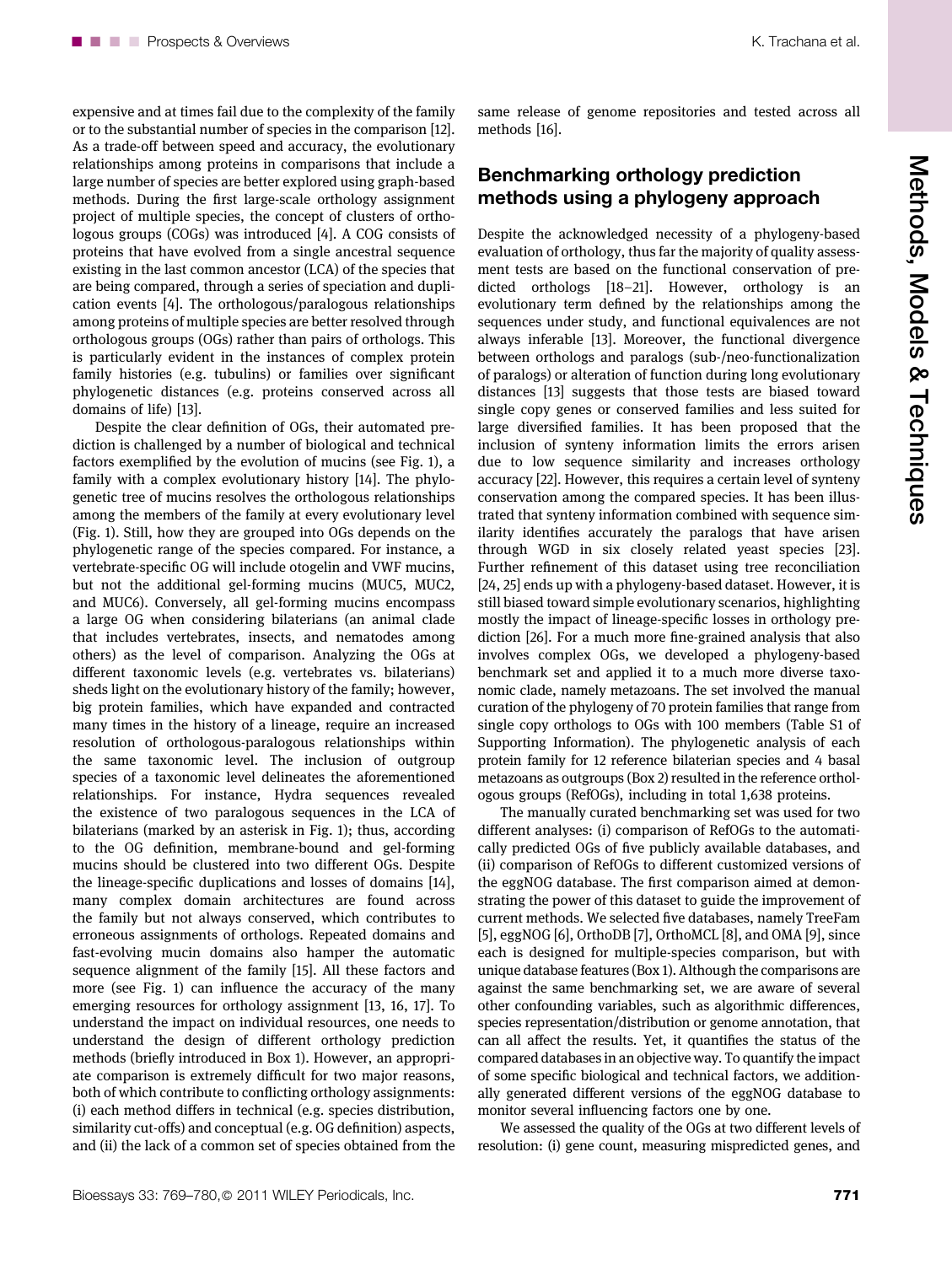

Figure 1. Mucins: a challenging family for orthology prediction. This figure shows the phylogenetic tree and domain architecture of aligned mucins. The identification of cnidarian (an outgroup for bilaterians) mucin2/5 orthologs separates the gel-forming mucins from other mucins, defining a bilaterian-specific OG (gray box). An alternative topology of Hydra in respect to the LCA of bilaterian species (shown schematically in the red box) would propose that those two different classes of mucins should be clustered together at the bilaterian level. The bilaterian OG can be further resolved at the vertebrate level into OG.A (blue) and OG.B (red), illustrating the hierarchical nature of OGs. This family, besides its large size due to vertebrate-specific duplications, exemplify five additional problems that often lead to orthology misassignment: (1) uneven evolutionary rate illustrated as branch lengths, lowering the sequence similarity among members of the family; (2) quality of genome annotation: the particular zebrafish protein can be either a derived member of the mucin family or a erroneous gene prediction; (3) repeated domains: the domain combination VWD-C8-VWC, which is the core of the family, is repeated multiple times within the protein; (4) complexity of domain architectures: there are multiple unique domain combinations (e.g. the VWD domain is combined with the F5-F8 type C domain only in the Drosophila ortholog); and (5) low complexity regions: internal repeats within the amino acid sequences and other low complexity features impede the correct sequence alignment of the mucins. Possible orthologous sequence at the LCA of cnidarians bilaterians.

(ii) group count, reflecting errors at the level of OG (Fig. 2). Additionally, for each of the two resolution levels, we used three counting schemes allowing us to distinguish databasespecific trends. At a strict requirement of all genes being correctly assigned (gene count level) only as little as 3–22% of the RefOGs were recovered, while a more relaxed requirement that curated orthologs are not clustered in multiple OGs or with other homologous proteins that are not part of the RefOG (group count level) results in 10–48% correctly predicted RefOGs. Limiting our analysis to the 35 most challenging families decreases this percentage even more (Fig. S1 of Supporting Information), reflecting our initial aim to select families that hamper accurate orthology prediction; we aimed at a benchmark set that points out shortcomings of each method and leads to its improvement. All above indicated that there is room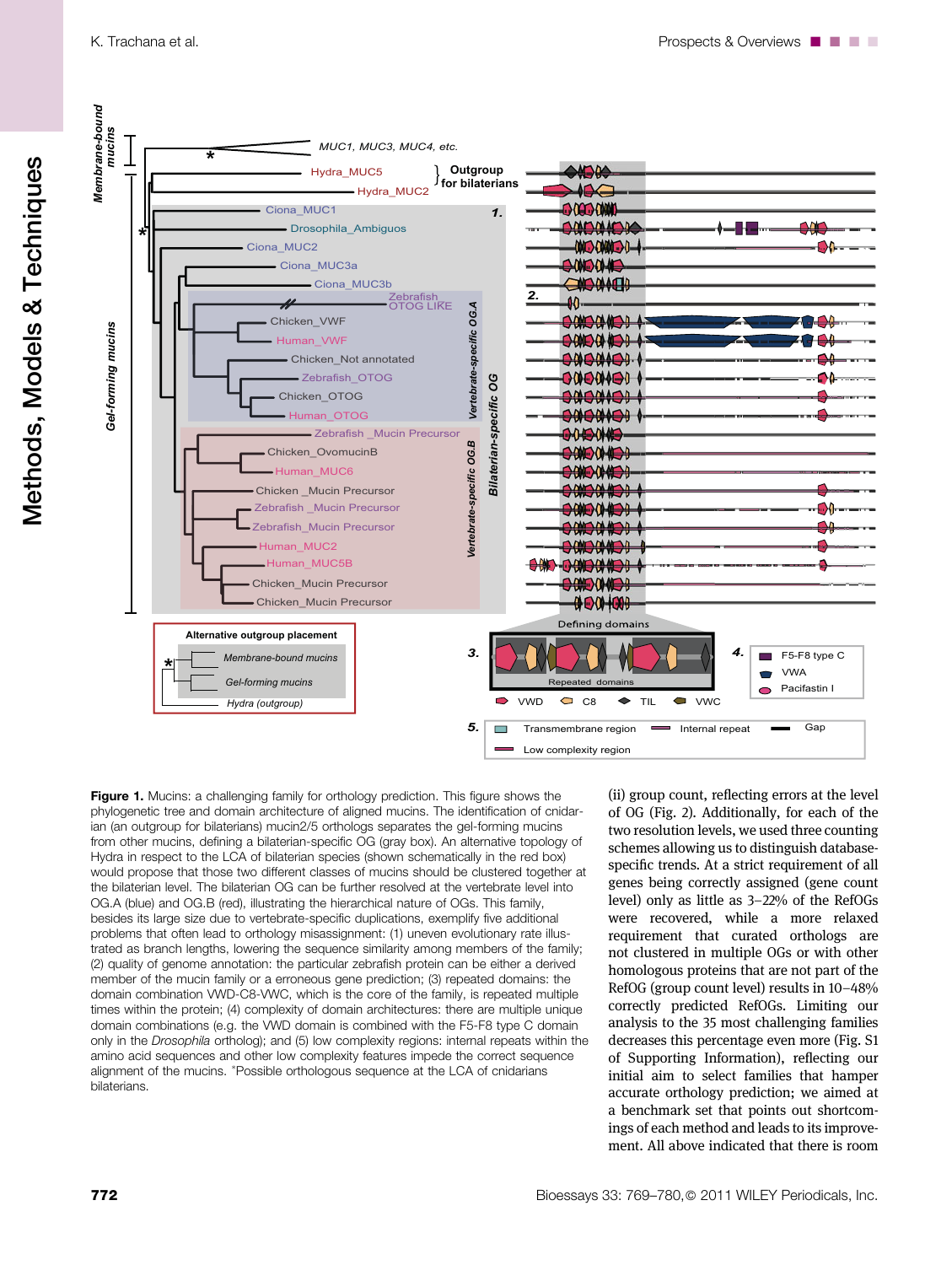for improvement for all methods, but most importantly, we have to understand which factors contributed to this result.

## The phylogenetic range of the compared species affects the accuracy of prediction

The phylogenetic distribution of the compared species influences the orthology/paralogy assignment, as we exemplified with the mucin family (vertebrate- vs. bilaterian-specific

### Box 2

#### Phylogenetic analysis of the 70 protein families

Selecting families for exploring caveats of orthology prediction: we focused on five major affecting factors of orthology prediction, mostly related with metazoan (eukaryotic) biology: rate of evolution (fast- vs. slowevolving families), domain architecture (single domain vs. multiple repeated domains), low complexity/repeats, lineage-specific loss/duplication (single copy families vs. multiple duplication events), and alignment quality (highvs. low-quality alignment). We used the eggNOG database to select 70 families (Supporting Information) that we refer to as ''homology seeds.'' Of the selected families, 35 exemplify known biological and technical challenges. Five additional slow-evolving, well-aligned families were chosen as counterbalance, while the remaining 30 families were chosen randomly to avoid prior biases (Table S1 of Supporting Information).

Defining of reference species: for an applicable comparison of the five databases studied, we had to confine the analysis to 12 reference species that are shared by all resources: Caenorhabditis elegans, Drosophila melanogaster, Ciona intestinalis, Danio rerio, Tetraodon nigroviridis, Gallus gallus, Monodelphis domestica, Mus musculus, Rattus norvegicus, Canis familiaris, Pan troglodytes, Homo sapiens. All 12 species belong to the bilaterians, a metazoan subgroup simplifies the objective of this study since (i) the phylogeny of bilaterians is reasonably defined, and (ii) a few fully sequenced basal metazoan genomes (like cnidarians) can be used as outgroups of bilaterians [29, 50–52].

The phylogenetic analysis: briefly, we selected 70 aforementioned COG/KOGs, as they exist in eggNOG

groups). The broader the phylogenetic range of the compared species the larger the OGs, as the single ancestral sequence from which all the orthologs and paralogs are derived is placed deeper in the tree. This is reflected in the ranking of the five databases that varies considerably in the six different scoring schemes used (Fig. 2). For instance, although OrthoMCL contains the highest number of erroneously assigned genes (Fig. 2C), the number of RefOGs that are affected by erroneously assigned genes is higher for eggNOG than OrthoMCL (Fig. 2D). On closer examination, OrthoMCL overpredicts many

v2 [6], which we refer to as ''homology seeds.'' To exclude errors due to old genome annotation (eggNOG v2 is based on Ensembl v46), we mapped the ''homology seed'' identifiers to Ensembl v60. The following steps were performed uniformly to all families certifying that RefOGs are not biased toward their initial ''homology seeds.'' BLAST [53] searches were performed in the 16 animals using query sequences from well-annotated genomes (e.g. human, zebrafish, and fly). The homologous sequences were aligned with MUSCLE [54] and the alignments were used to build initial NJ trees with Clustal X [55] (indicated as Round 1 in the illustration below). Large groups were thereafter divided based on the positions of orthologs in the outgroups, as exemplified by the family of mucins (Fig. 1). In several cases where no clear outgroup was found, RefOGs were defined based on (i) the domain content, (ii) manual inspection of the alignments, and (iii) previous published descriptions of the families. After the initial curation of the families, all sequences determined to be members of the bilaterian RefOGs were aligned using MUSCLE [54]. Alignments were refined [56] and hidden Markov models (HMM) were built using the HMMER3 package [57]. In a second refinement step (indicated as Round 2), the HMM models were used to identify related sequences that were left out from the 16 aforementioned genomes. As a last step, all qualified members of each RefOG were realigned, using the same procedure as before, final HMM models were generated and phylogenetic trees were calculated using PhyML version 3.0 [58]. The detailed analysis is described in the supplementary file. Black arrows indicate the flow of the analysis.  $*$  Steps that are repeated after HMM profile searches resulting in RefOGs after Round 2 (red arrow).

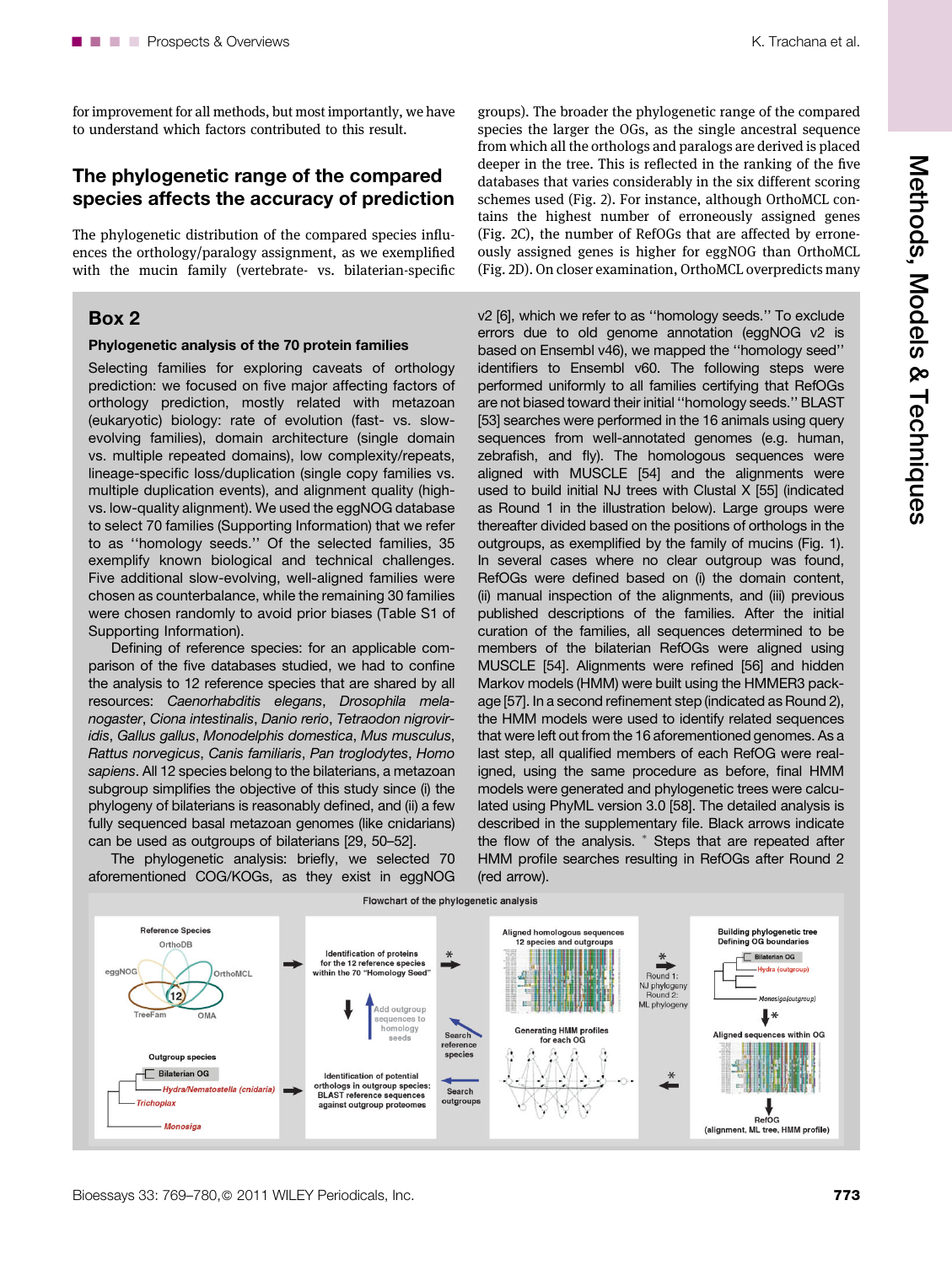

Figure 2. The 70 manually curated RefOGs as a quality assessment tool. Five databases were used to illustrate the validating power of the benchmark set. The performance of each database was evaluated at two levels: gene (focus on mispredicted genes; upper panel) and Group (focus on fusions/fissions; lower panel) level. A: Gene count – for each database we identified the OG with the largest overlap with each RefOG and calculated how many genes were not predicted in the OG (missing genes) and how many genes were over-predicted in the OG (erroneously assigned genes) and E: group count – for each method we counted the number of OGs that members of the same RefOG have been separated (RefOG fission) and how many of those OGs include more than three erroneously assigned genes (RefOG fusion). To increase the resolution of our comparison, three different measurements for each level were provided, resulting in six different scoring schemes. B: Percentage of accurately predicted RefOGs in gene level (RefOGs with no mispredicted genes); C: number of erroneously assigned and missing genes; D: percentage of affected RefOGs by erroneously assigned and missing genes; F: percentage of accurately predicted RefOGs in grouplevel (all RefOG members belong to one OG and are not fused with any proteins); **G:** number of fusions and fissions; and **J:** percentage of affected RefOGs by fusion and fission events. Databases are aligned from the more to the less accurate, taking into account the total number of errors (length of the bar in

orthologs in only a few families, while eggNOG overpredicts a few proteins in many families (Table S2 of Supporting Information), partially due to mispredicted genes (later characterized as pseudogenes or wrong gene models) inherited from an old genome annotation (see below). We assume this observation is partly due to the diverse species ranges of the studied repositories (Box 1). EggNOG, although it provides a broad species coverage (630 prokaryotes and 55 eukaryotes), supplies OGs for several taxonomic levels, such as metazoans (meNOGs) that are used in this study and are build from 34 bilaterians in the eggNOG version studied here. On the other hand, OrthoMCL builds its OGs from all 138 eukaryotic and prokaryotic species in the database. In other words, ancient families, e.g. ABC transporters, which expanded before the bilaterian radiation, form huge OGs in OrthoMCL, but not in the meNOG subset of eggNOG. As different scientific questions require a different species range, hierarchical groups as provided by eggNOG [27], OrthoDB [28], and OMA [9] appear to be a balanced solution to serve many different questions, compared to databases that are only dedicated to a particular phylogenetic range [be they narrow (TreeFam) or broad (OrthMCL)].

Despite being specifically designed for metazoans, TreeFam has the second largest number of erroneously assigned genes after OrthoMCL (Fig. 2C), which is accompanied by the largest number of fusion events (Fig. 2G). This can be attributed to the choice of outgroups used by Treefam.

TreeFam families are phylogenetically separated by a nonanimal outgroup (yeast or plant), while, for example, Monosiga brevicollis [29] or other proposed species [30] would be much better suited. The choice of a phylogenetically closer species would presumably split artificially large families. Furthermore, delineating orthology through tree reconciliation benefits TreeFam in the category of missing genes (Fig. 2C), since the lack of a closer outgroup prevents the bilaterian OGs from splitting, as illustrated in Fig. 1. In contrast, the database with the largest number of missing genes and fission events is OMA (Figs. 2C and G) due to an alternative operational definition of an OG [31]; only proteins with one-toone orthologous relationships are included in an OG, so that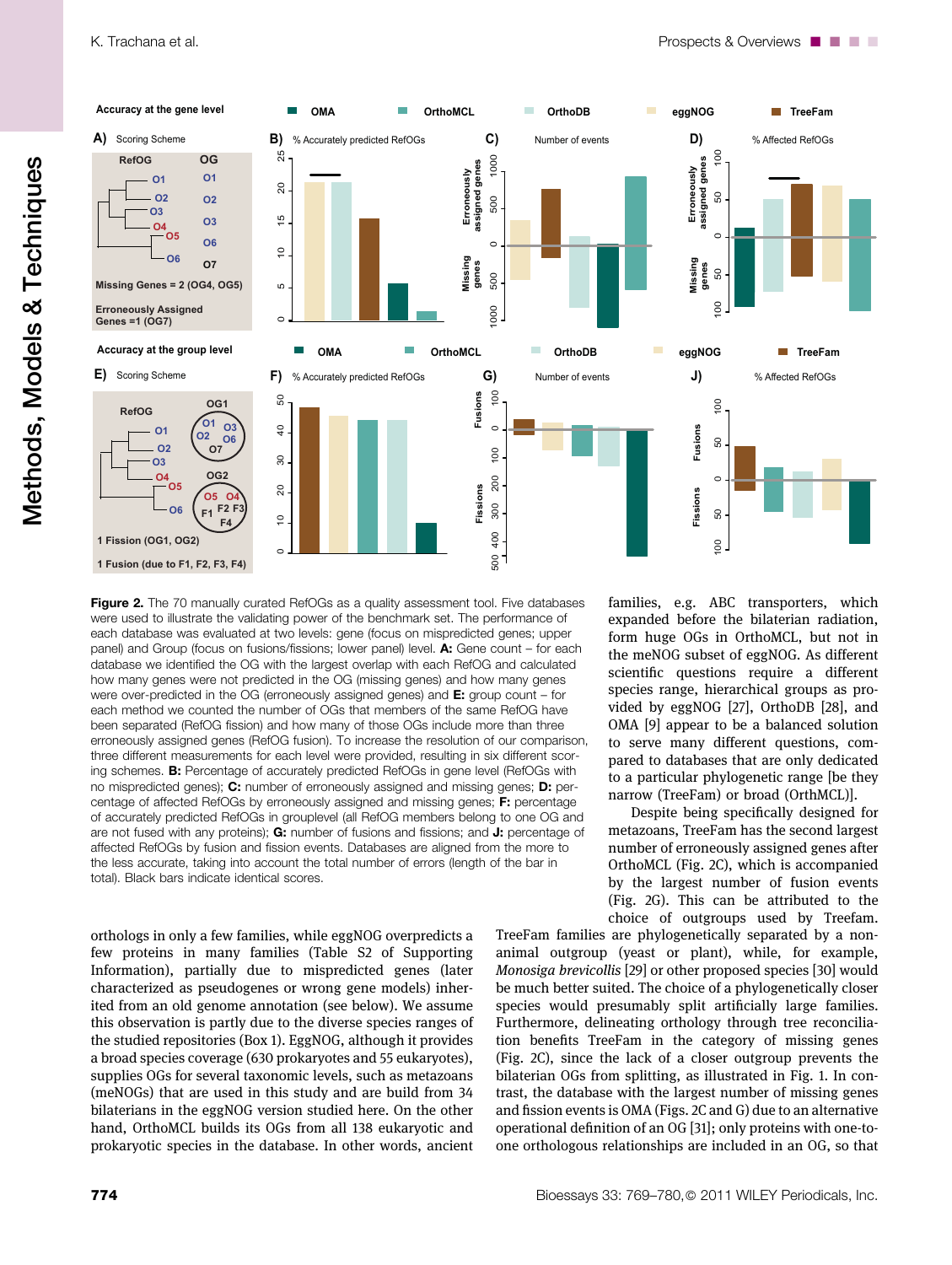large families with multiple paralogs are split artificially into multiple smaller OGs. The latest release of the OMA database, publicly available after the completion of our analysis, has been redesigned and now provides OGs based on both OMA and COG formulations [9].

In summary, the initial design of an orthology resource, e.g. phylogenetic range of species, ''hierarchical groups'', or formulation of OG, is crucial for its performance. In any case, all methods only predict a fraction of RefOGs accurately and mispredict a large number of genes (Fig. 2). It is noteworthy that there are RefOGs that none of the methods infer accurately, indicating that there are biological and technical factors that affect the performance of orthology assignment more generally. We have thus tried to relate a few of them with the outcome of this comparison.

## The impact of family complexity on orthology prediction

Due to the central role of orthology in comparative and functional genomics, there is an extensive literature on accuracyrestricting factors of its assignment [13, 16, 17]. We have already mentioned several caveats of orthology prediction using the mucin family, the majority of which are exemplified by the 70 RefOGs. The families were selected under certain criteria (Box 2), mostly with a view to understanding the impact of a few biological and technical factors, namely duplications (paralogy)/losses, rate of evolution, domain architecture, and alignment quality. All these factors have been reported to affect the quality of orthology prediction [17]. Paralogy as manifested in multi-gene families hamper the accurate orthology prediction [4, 13]. Multiple lineage-specific gene losses and duplications result in complex evolutionary scenarios, which are hard to interpret. Classifying the RefOGs based on their size, we observed that the larger the RefOG, the more mispredictions are introduced by the methods (Fig. 3A). For all methods, the numbers of missing genes (Fig. 3A) and OG fissions (Fig. S2 in Supporting Information) increases significantly with the RefOG size (Table S5 of Supporting Information). Additionally, families with more than 40 members accumulate both fusion and fission events. For instance, GH18-chitinases, a RefOG that consists of 45 members, is characterized by multiple vertebrate-specific duplication events. All graph-based methods split the vertebrate subfamilies of the GH18-chitinases into distinct groups (Table S2 of Supporting Information), and TreeFam lumps the RefOG with insect-specific homologs due to the presence of the glyco-hydro-18 domain, although phylogenetic analysis of the family indicates a general lack of orthology among those groups [32].

Some large-size RefOGs, like ribosomal proteins or SAMsynthetases are, however, predicted accurately by several methods. Since these two well-predicted large families are well conserved, we decided to investigate the impact of the rate of evolution on orthology prediction. We categorized our benchmarking families into fast-, medium-, and slow-evolving based on their MeanID score (described as the ''FamID'' in [33]), which indicates the rate of evolution (Supporting Information). Fastevolving families tend to accumulate a larger number of errors

(Fig. 3B). All graph-based methods miss a larger number of genes and introduce more fission events (Fig. S2 in Supporting Information) in fast-evolving RefOGs compared to the more slowly evolving groups. Since the MeanID score is calculated based on the multiple sequence alignment (MSA), we investigated the impact of MSA quality by calculating the norMD score [34], an alignment score that depends on the number and the length of aligned sequences as well as their estimated similarity (Supporting Information). We expected TreeFam to be more sensitive to low-quality MSAs compared to graphbased methods, since it uses MSA for tree-building and reconciliation steps to infer orthology. Indeed, it presents the highest deviation for all sources of errors (Table S5 of Supporting Information). We also found that the number of missing genes is also affected by the alignment quality in graph-based methods (Fig. 3C). Because MeanID and norMD scores are correlated, many of the fast-evolving families are also poorly aligned. Still, we can see that TreeFam is significantly more affected by MSA quality rather than rate of evolution.

The vast majority of proteins contain only one domain, and the most common multi-domain proteins tend to have few (two or three) domains [35, 36]. Due to a variety of genetic processes (duplication, inversion, recombination, retrotransposition, etc.) proteins consisting of multiple domains with independent evolutionary origin can arise [37–40]. This leads to conceptual but also practical challenges (e.g. alignment) in orthology prediction, as the domains have followed distinct evolutionary trajectories [16]. We identified the domains of each protein in each RefOG through the SMART database [41]. Out of the 70 RefOGs, 75% contain multi-domain (more than two domains) proteins, compared to 62% in the random subset and a report of 40% multi-domain occurrence in metazoans [36], which illustrates the tendency of the benchmark set toward more challenging families. As expected, the proportion of accurately predicted RefOGs decreases as the number of average domains per family increases (Fig. 3D). Interestingly, the rate of erroneously assigned genes presents the most significant correlation with domain complexity, suggesting that protein families with multiple protein domains ''attract'' non-orthologous proteins due to domain sharing. Repeated domains within proteins, as the Von Willebrand factor (VW) D-C8-VWC repeat in mucins (Fig. 1) or the epidermal growth factor (EGF) domains in collagen, also lead to lower quality of OGs. All of the 27 RefOGs containing repeated domains are more error prone than RefOGs without repeated domains (Fig. S3 of Supporting Information).

Taken together, classification of the families from slowevolving single copy to fast-evolving large families revealed method-specific limitations, but also that all pipelines fail to predict complex families accurately. The rates of missing genes and fissions significantly correlate with the family size and rate of evolution, as expected, whereas the domain complexity seems to affect the recruitment of non-orthologous genes (Fig. 3, Figs. S2 and S4 of Supporting Information).

# Species coverage affects orthology prediction

Biological complexity is unlikely to be the primary source of errors in automated predicted OGs, as there are single-copy,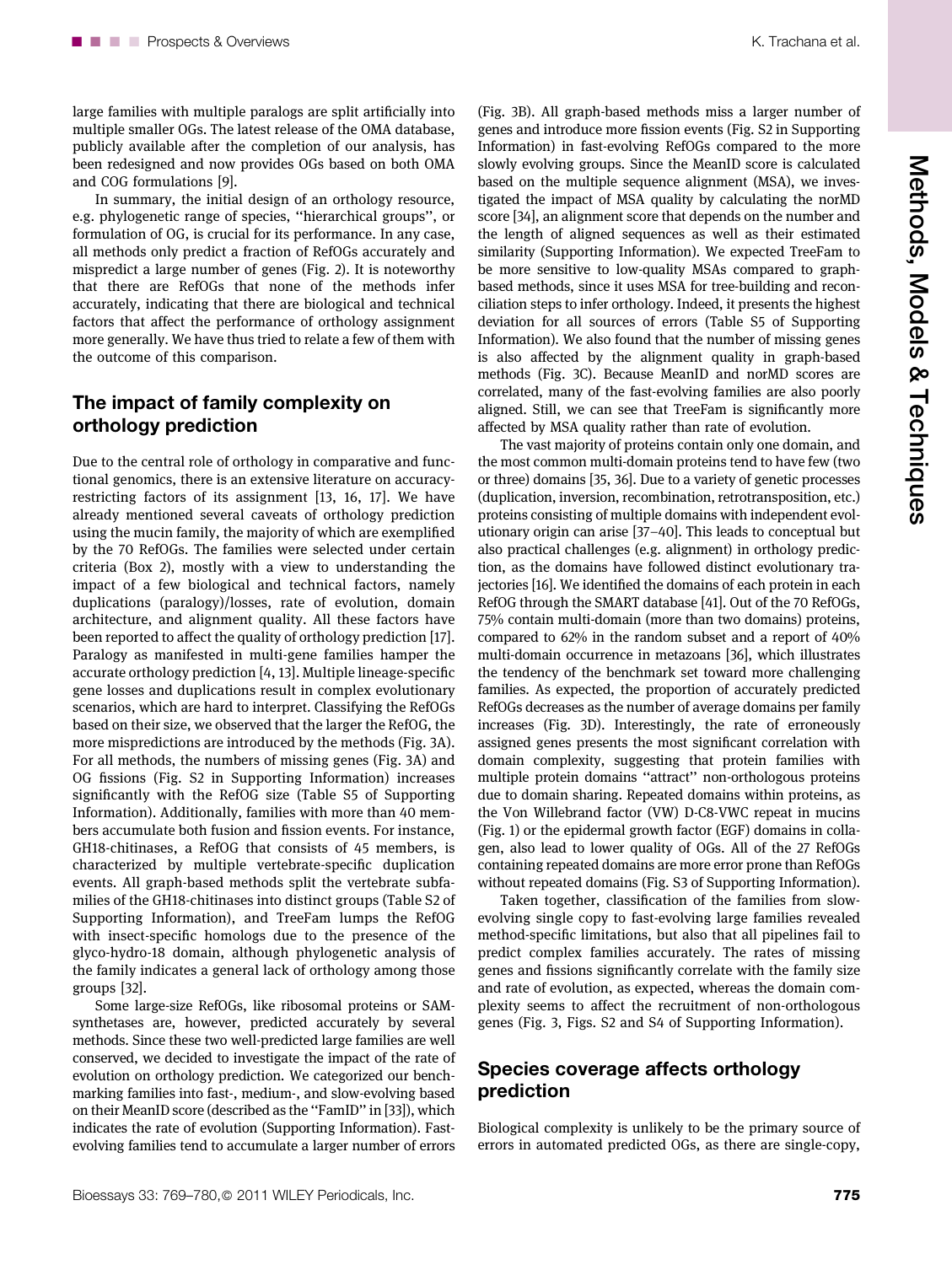

Figure 3. The impact of biological complexity in orthology assignment. To evaluate the impact of important caveats in orthology prediction, the RefOGs were classified based on their family size, rate of evolution, alignment quality and domain complexity. A: Family size (reveals the impact of paralogy): the RefOGs were separated into (i) small (less than 14 members), (ii) medium (more than 14 members, but less than 40), and (iii) large (more than 40 genes). B: Rate of evolution: the RefOGs were classified based on the MeanID score (described as the "FamID" in [33]), an evolutionary rate score derived from the MSA of each family. There are: (i) slow-evolving (MeanID >0.7), (ii) medium-evolving (MeanID <0.7, but >0.5), and (iii) fast-evolving (MeanID <0.5) RefOGs. C: Quality of alignment: we classified the families based on their norMD score [34] into: (i) high-quality alignment (norMD >0.6), and (ii) low-quality alignment [44, 45]. We can observe that high amino acid divergence correlates with an increasing number of mispredicted genes. D: Domain architecture complexity; each RefOG is associated with the average number of domains, which is equal to the sum of predicted domains of the members of one RefOG divided by the family size. There are three levels of complexity, starting from (i) none or one domain on average, to (ii) two to four, to (iii) more than four. We observe that the performance of the five databases correlates with the biological complexity of RefOGs; as families increasing their complexity (more members, fast-evolving or multiple domains), the accuracy of predictions drops. (+) and (–) symbolize erroneously assigned and missing genes, respectively. Significant correlations (Table S5 of Supporting Information) between the distribution of missing/erroneously assigned genes and the tested factor are indicated in bold [(+), (-)]. Figures S2 and S4 of Supporting Information show similar observations at the group level (fusions/fissions of RefOGs).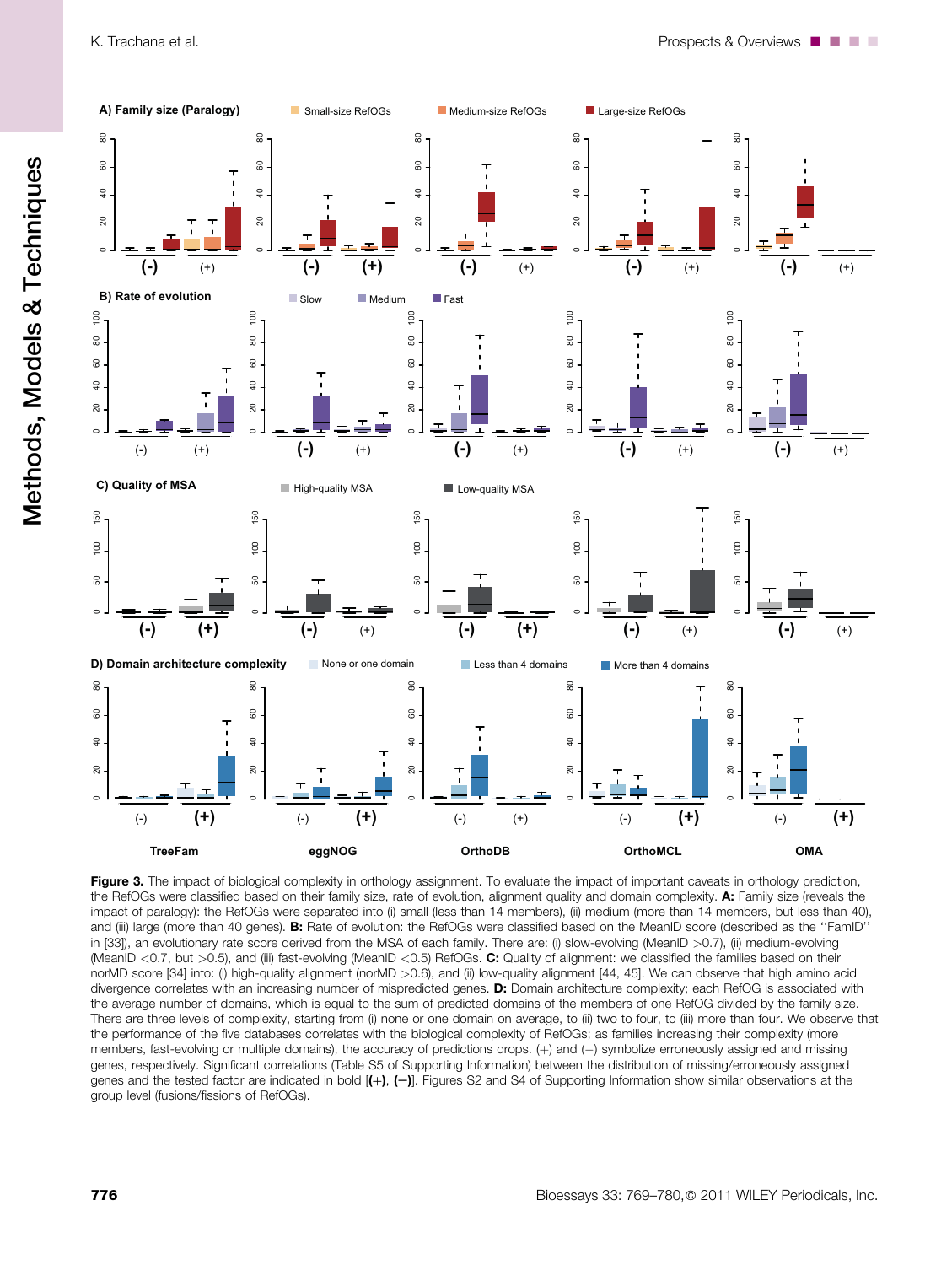| A)                                                                              | % Coverage | % Missing<br>genes | % Erroneously<br>assigned genes                                                            | B)                                                 |  |
|---------------------------------------------------------------------------------|------------|--------------------|--------------------------------------------------------------------------------------------|----------------------------------------------------|--|
| Caenorhabditis elegans * (45)<br>Drosophila melanogaster (51)<br>Aedes aegypti  |            |                    |                                                                                            | 400<br>assigned genes<br>Erroneously<br>300<br>200 |  |
| Anopheles gambiae<br>Ciona intestinalis * (67)<br>Ciona savignyi                |            |                    |                                                                                            | 100<br>$\mathbf 0$                                 |  |
| Danio rerio (175)<br>Gasterosteus aculeatus                                     |            |                    |                                                                                            | 100                                                |  |
| Oryzias latipes<br>Takifugu rubripes<br>Tetraodon nigroviridis (188)            |            |                    |                                                                                            | 200<br>300                                         |  |
| Xenopus tropicalis<br>Gallus gallus (141)                                       |            |                    |                                                                                            | <b>Missing Genes</b><br>400<br>$\sqrt{7}$<br>500   |  |
| Ornithorhynchus anatinus<br>Monodelphis domestica (161)<br>Dasypus novemcinctus |            |                    |                                                                                            | 600                                                |  |
| Echinops telfairi<br>Loxodonta africana                                         |            |                    |                                                                                            | 700                                                |  |
| Bos taurus<br>Myotis lucifugus<br>Canis lupus (167)                             |            |                    |                                                                                            | C)                                                 |  |
| Felis catus<br>Erinaceus europaeus<br>Sorex araneus                             |            |                    |                                                                                            | 30<br>Fusions<br>20<br>10                          |  |
| Tupaia belangeri<br>Otolemur garnettii<br>Macaca mulatta                        |            |                    |                                                                                            | 0<br>10<br>20                                      |  |
| Homo sapiens (156)<br>Pan troglodytes (157)<br>Oryctolagus cuniculus            |            |                    |                                                                                            | 30<br>40<br>50                                     |  |
| Cavia porcellus<br>Spermophilus tridecemlineatus<br>Mus musculus (166)          |            |                    |                                                                                            | Fissions<br>60<br>70                               |  |
| Rattus norvegicus (164)                                                         |            |                    |                                                                                            | 80<br>90                                           |  |
| 34-species-OGs (Ensembl v46)<br>(eggNOG v2.0)                                   |            |                    | 12-species-old-annotation OGs (Ensembl v46)<br>12-species-new-annotation OGs (Ensembl v60) | 100<br>110                                         |  |

Methods, Models &Techniques

Figure 4. The impact of species coverage and genome annotation. A: Comparison of the performance of 34-species and 12-species OGs using RefOGs. We measure the percentage of orthologs recovered (coverage), missing genes and erroneously assigned genes for each reference species for those datasets [yellow bar: publicly available OGs in eggNOG (same measurements as Fig. 2) and green bar: customized OGs of the 12 selected species using same genome annotations as the public eggNOG]. The reference species are highlighted by black letters, while the unconsidered species that complete the set of 34 eggNOG species are written in gray letters. Numbers in parentheses show the total number of orthologs per species in the benchmarking set. The gray boxes enclosing the colored bars correspond to 100% coverage. Notice that the coverage is always higher for the 34-species OGs compared to the 12-species OGs except in the cases of C. elegans and Ciona (marked by asterisk), which are separated by long branches in both datasets. B: Comparison of the public eggNOG (yellow bar), 12-species-old-annotation OGs (green bar) and 12-species-new-annotation OGs (purple bar) at the gene level. Hatched boxes label the fraction of mispredicted genes of 34-species- and 12-species-old-annotation datasets that do not exist in Ensembl v60 genome annotations, indicating the high number of errors due to old genome annotations. C: Comparison of public eggNOG (yellow bar), 12-species-old-annotation OGs (green bar) and 12-species-new-annotation OGs (purple bar) at the group level. Notice that the 12-species datasets (either with old or new annotation) always introduce a larger number of fission events than the 34-species OGs, highlighting again the importance of species coverage.

slow-evolving, or single-domain protein families, which are not assigned correctly by several prediction methods. By investigating these families, we identified two additional technical factors that influence orthology assignment: genome annotation and species coverage. To quantify the impact of these, we used the method in our own hands, eggNOG, as we could apply it to different species sets (Fig. 4, Table S3 of Supporting Information) and genome annotation versions (Fig. 4, Table S4 of Supporting Information).

To measure the impact of species coverage, we prepared new OGs from only the 12 reference species, but kept the same genome annotation version (Ensembl v46) that the public eggNOG v2 uses. The 12 species-Ensembl46 OGs were compared to the RefOGs as well as the 34-species-Ensembl46 OGs (referred to as eggNOG in Fig. 2). In the 12-species-Ensembl46 OGs, a larger number of genes are missing compared to the 34-species OGs (eggNOG\_v2) (Fig. 4B), implying that 30% of the missing genes in this dataset are due to the change in species coverage. It seems that sequences of the 34 species facilitate correct clustering,

presumably, by breaking long branches so that faster evolving genes can be connected (Fig. 4A). For mammals, fish and insects, which contain more representatives in 34-species OGs, we identified fewer missing genes in the 34-species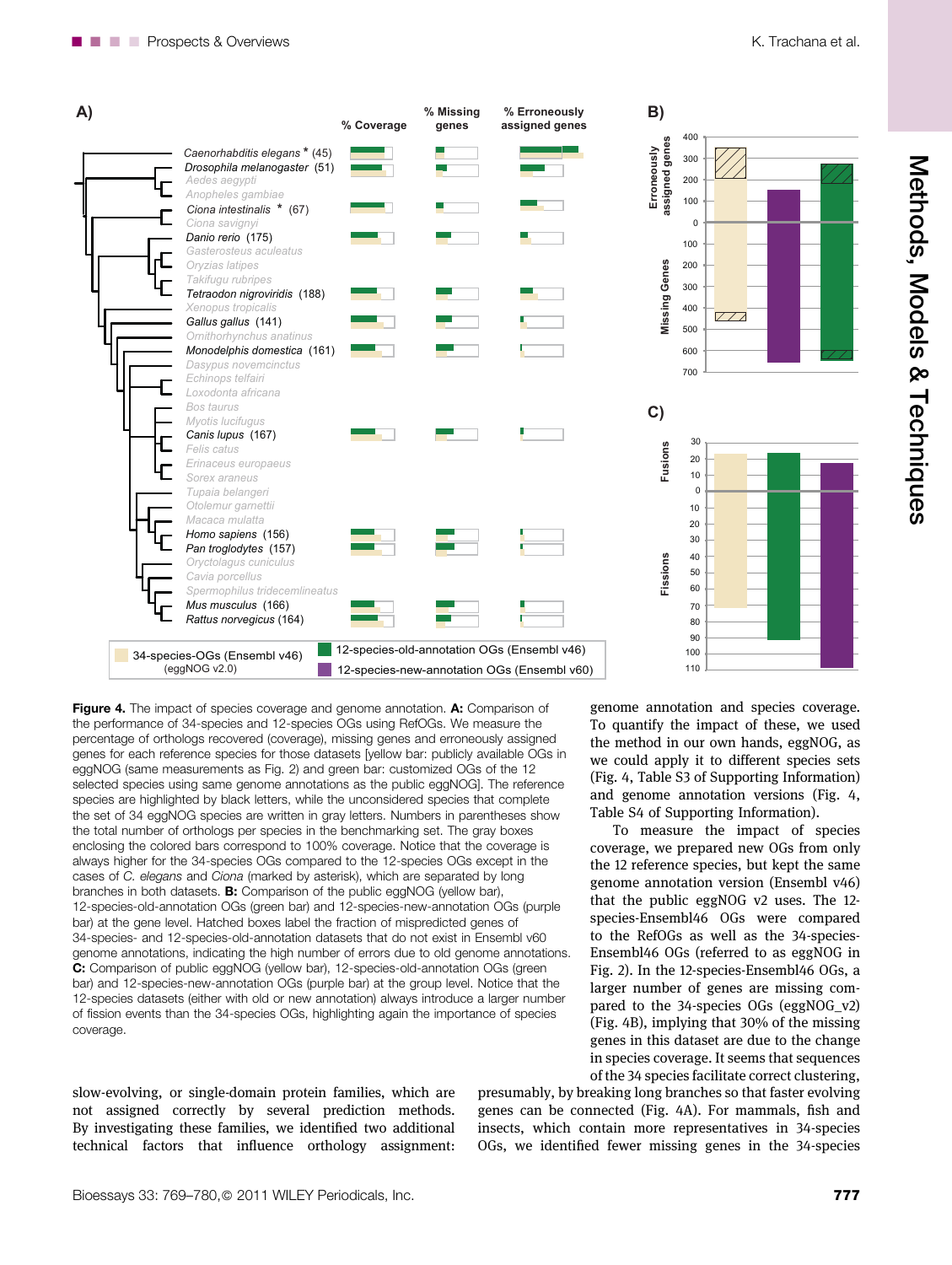OGs than the 12-species OGs. On the other hand, C. elegans and C. intestinalis, which are separated by long branches from their nearest phylogenetic neighbors in both datasets, are not influenced as the sequence similarity for ortholog detection remains limited (Fig. 4A). While 34-species perform better than 12-species in terms of missing genes, they contain more erroneously assigned genes. A large fraction of erroneously assigned genes is due to inclusion of low-quality genomes, i.e. Tetraodon in Ensembl v60 contains almost 5,000 gene predictions less than the same genome in Ensembl v46. In summary, the total number of mispredicted genes is higher for the 12-species OG (Figs. 4A and C), indicating that the more genomes and in particular those at the right evolutionary distance, increase the quality of the OGs.

# Number of errors inflates because of inaccuracies in genome annotation

The quality of the genome annotation of a species included in a genomic or phylogenetic study has been reported to affect the results of the study [42]. All resources in this study rely on Ensembl [43] genome annotations for all 12 species, but the annotation status is considerably different from version to version. While eggNOG uses Ensembl v46 (the oldest among the compared resources) OrthoDB uses Ensembl v59, thus it is the most updated and closest to the RefOG annotation, for which Ensembl v60 was used. By tracing the identifiers of the mispredicted genes through Ensembl history, we discovered that 7% of the missing genes of eggNOG only exist in the latest versions of Ensembl (v54 to v60) (Fig. 4B). Genomes like human, zebrafish and puffer fish, which were updated after Ensembl v46, contribute significantly to the pool of missing genes. Likewise, only 58% of the erroneously assigned genes of eggNOG map to Ensembl v60, while 40% of them have been retracted and 2% have been characterized as pseudogenes. Taken together, almost half of all errors result from genome annotation artifacts, which is thus a major factor to consider. To directly test the effect of the genome annotation and separate the impact of species coverage from this analysis, we clustered the proteins of the 12 reference species based on the Ensembl v60 gene annotations. The impact of genome annotation is elucidated by comparing the number of errors between the 12-species-Ensembl60 OGs with the 12-species-Ensembl46 OGs. Comparing the overall number of mispredicted genes, at the gene level, the 12-species-Ensembl60 OGs perform better than the 12-species-Ensembl46 OGs (Fig. 4B). We found 45% fewer erroneously assigned genes (149 vs. 271) in the 12-species-new-annotation OGs compared to the 12-species-old-annotation OGs. Again, a large fraction or erroneously assigned genes of the latter dataset (33%) do not exist in Ensembl v60 (Table S4 of Supporting Information). However, the number of missing genes is similar between the two datasets and higher compared to the 34-species OGs, indicating, once again, the impact of species coverage. The fact that  $\sim$ 40% of the mispredicted genes in eggNOG OGs would have been avoided by using an updated version of genome annotations, highlights the importance of frequent updates and points to the sensitivity of genome annotations.

# A transparent benchmark set made publicly available

To facilitate the access to the curated benchmark families, we have created a web interface through which details on the 70 RefOGs can be retrieved. In addition, alignments, protein sequences, phylogenetic trees and HMM of each RefOG can be downloaded and used for future analyses of the 70 bilaterian OGs. The data are available under the Creative Commons Attribution 3.0 License at: http://eggnog. embl.de/orthobench.

# **Conclusions**

The quality assessment introduced here is independent of functional associations and, instead, directly approaches the phylogenetic foundations of OGs. The benchmark set was applied to five commonly used databases and revealed the impact of several biological and technical factors that challenge orthology prediction. All studied repositories predict only a fraction of RefOGs accurately and thus indicate that there is considerable room for improvement for all orthology assignment methods. Although it is impossible to completely quantify the individual factors that contribute to the errors of each method due to the diversity of the methodologies, hidden correlations, and confounding variables, the 70 RefOGs reveal biological and technical limitations that affect each method significantly. For example, domain complexity is significantly correlated with an increased accumulation of erroneously assigned genes in all databases. Our results also illustrate that all the tested algorithms need to be improved to be able to handle the ''complex'' families (duplication/losses, complex domain architectures). Of the RefOGs, 36% are not accurately predicted by any tested databases, revealing ''global'' limitations of orthology predictions that are associated with the factors we outlined here. There are also RefOGs that only some of the databases mispredict, and, thus, hint at database-specific improvements, i.e. several operational differences, such as the delineation of hierarchical groups, and the usage of (as close as possible) outgroups affect the accuracy of predicted OGs.

However, the most striking outcome of this study is that technical factors, such as genome quality followed by the phylogenetic coverage of the compared species seem to be the most limiting factors, causing up to 40% of the errors observed. The last observation suggests that frequent updates of the databases are necessary. Although we only tested bilaterian OGs in this study, we realize the importance of the expansion to other taxonomic groups, and have therefore provided sequences, alignments, HMM profiles, and trees of the RefOGs publicly at http://eggnog.embl.de/ orthobench for further curation in other species. As this benchmark set proved valuable for assessing the quality of predicted OGs in metazoans, we believe that an analogous dataset covering the entire tree of life and capturing additional challenges more prominent in prokaryotes, such as horizontal gene transfer, should be the next step in guiding orthology prediction.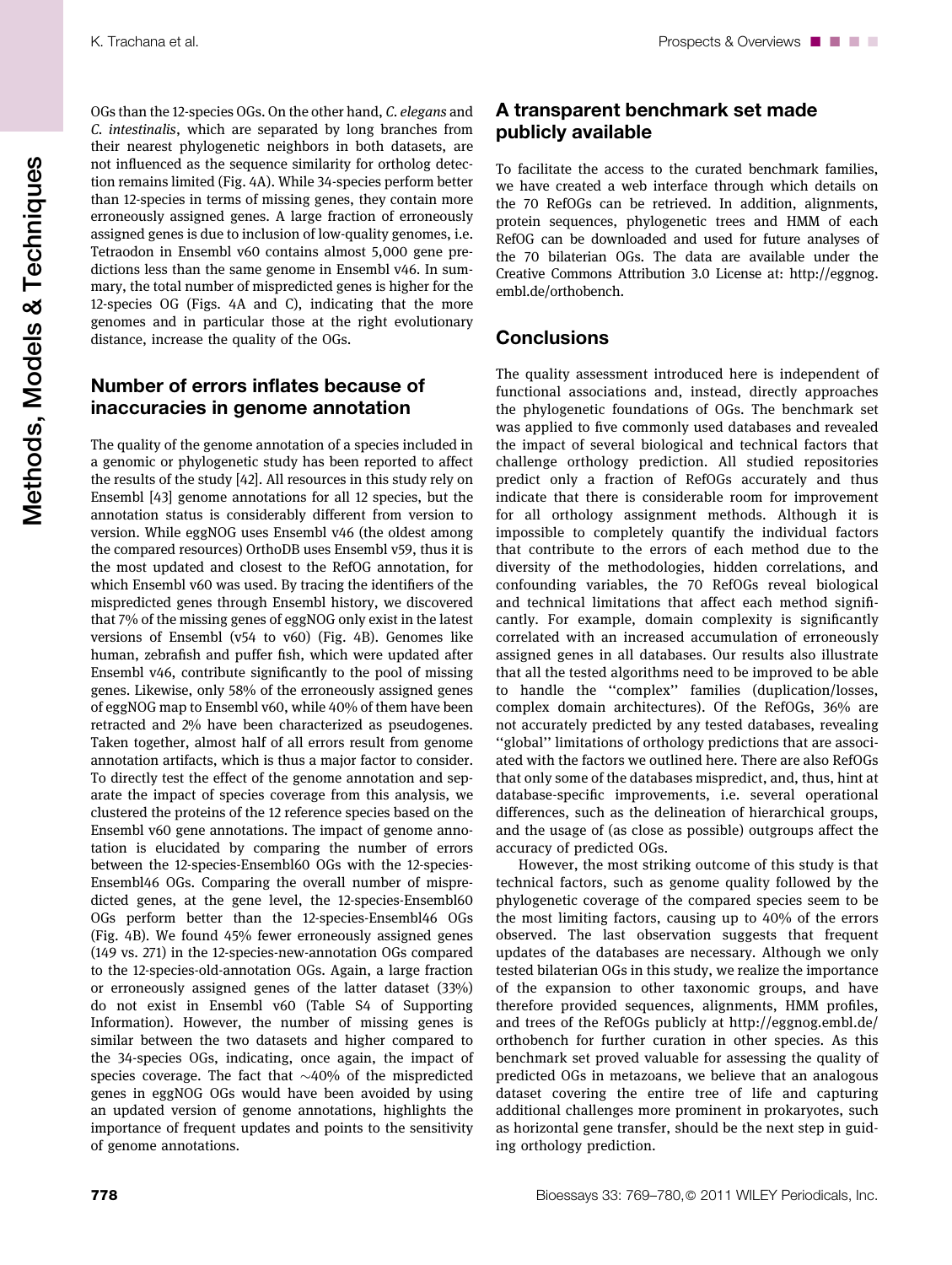#### Acknowledgments

We would like to thank the OrthoDB team for providing us with a customized dataset. We are grateful to Lars Juhl Jensen, Martijn Huynen, Evgeny Zdobnov, and Michael Kuhn for their insightful comments, Venkata Satagopam for his help with EnsEMBL History, and all members of the Bork group for the fruitful discussions, and in particular Ivica Letunic for his help with the multidomain analysis. We would like also to thank the three anonymous reviewers for their constructive comments.

### References

- 1. Koonin EV, Galperin MY. 2003. Sequence Evolution Function. Computational Approaches in Comparative Genomics. Kluwer Academic: Boston.
- 2. Fitch WM. 1970. Distinguishing homologous from analogous proteins. Syst Zool 19: 99–113.
- 3. Sonnhammer EL, Koonin EV. 2002. Orthology, paralogy and proposed classification for paralog subtypes. Trends Genet 18: 619–20.
- 4. Tatusov RL, Koonin EV, Lipman DJ. 1997. A genomic perspective on protein families. Science 278: 631-7.
- 5. Ruan J, Li H, Chen Z, Coghlan A, et al. 2008. TreeFam. 2008. Update. Nucleic Acids Res 36: D735–40.
- 6. Muller J, Szklarczyk D, Julien P, Letunic I, et al. 2010. eggNOG v2.0. extending the evolutionary genealogy of genes with enhanced non-supervised orthologous groups, species and functional annotations. Nucleic Acids Res 38: D190-195.
- 7. Waterhouse RM, Zdobnov EM, Tegenfeldt F, Li J, et al. 2011. OrthoDB, the hierarchical catalog of eukaryotic orthologs in 2011. Nucleic Acids Res 39: D283–288.
- 8. Chen F, Mackey AJ, Stoeckert, CJ Jr., Roos DS. 2006. OrthoMCL-DB. Querying a comprehensive multi-species collection of ortholog groups. Nucleic Acids Res 34: D363–368.
- 9. Altenhoff AM, Schneider A, Gonnet GH, Dessimoz C. 2011. OMA 2011. Orthology inference among 1000 complete genomes. Nucleic Acids Res 39: D289–294.
- Vilella AJ, Severin J, Ureta-Vidal A, Heng L, et al. 2009. EnsemblCompara GeneTrees. Complete, duplication-aware phylogenetic trees in vertebrates. Genome Res 19: 327–35.
- 11. Huerta-Cepas J, Capella-Gutierrez S, Pryszcz LP, Denisov I, et al. 2011. PhylomeDB v3.0. An expanding repository of genome-wide collections of trees, alignments and phylogeny-based orthology and paralogy predictions. Nucleic Acids Res 39: D556–560.
- 12. Kristensen DM, Wolf YI, Mushegian AR, Koonin EV. 2011. Computational methods for Gene Orthology inference. Brief Bioinform, in press, DOI: 10.1093/bib/bbr030.
- 13. Koonin EV. 2005. Orthologs, paralogs, and evolutionary genomics. Annu Rev Genet 39: 309–38.
- 14. Lang T, Alexandersson M, Hansson GC, Samuelsson T. 2007. Gelforming mucins appeared early in metazoan evolution. Proc Natl Acad Sci USA 104: 16209–14.
- 15. Lang T, Alexandersson M, Hansson GC, Samuelsson T. 2004. Bioinformatic identification of polymerizing and transmembrane mucins in the puffer fish Fugu rubripes. Glycobiology 14: 521–7.
- 16. Gabaldon T. 2008. Large-scale assignment of orthology. Back to phylogenetics? Genome Biol 9: 235.
- 17. Kuzniar A, van Ham RC, Pongor S, Leunissen JA. 2008. The quest for orthologs: finding the corresponding gene across genomes. Trends Genet 24: 539–51.
- 18. Pryszcz LP, Huerta-Cepas J, Gabaldon T. 2010. MetaPhOrs. Orthology and paralogy predictions from multiple phylogenetic evidence using a consistency-based confidence score. Nucleic Acids Res 39: e32.
- 19. Hulsen T, Huynen MA, de Vlieg J, Groenen PM. 2006. Benchmarking ortholog identification methods using functional genomics data. Genome Biol 7: R31.
- 20. Chen F, Mackey AJ, Vermunt JK, Roos DS. 2007. Assessing performance of orthology detection strategies applied to eukaryotic genomes. PLoS One 2: e383.
- 21. Altenhoff AM, Dessimoz C. 2009. Phylogenetic and functional assessment of orthologs inference projects and methods. PLoS Comput Biol 5: e1000262.
- 22. Goodstadt L, Ponting CP. 2006. Phylogenetic reconstruction of orthology, paralogy, and conserved synteny for dog and human. PLoS Comput Biol 2: e133.
- 23. Byrne KP, Wolfe KH. 2005. The yeast gene order browser: combining curated homology and syntenic context reveals gene fate in polyploid species. Genome Res 15: 1456-61.
- 24. Wapinski I, Pfeffer A, Friedman N, Regev A. 2007. Automatic genomewide reconstruction of phylogenetic gene trees. Bioinformatics 23: i549-58.
- 25. Akerborg O, Sennblad B, Arvestad L, Lagergren J. 2009. Simultaneous Bayesian gene tree reconstruction and reconciliation analysis. Proc Natl Acad Sci USA 106: 5714–9.
- 26. Salichos L, Rokas A. 2011. Evaluating ortholog prediction algorithms in a yeast model clade. PLoS One 6: e18755.
- 27. Jensen LJ, Julien P, Kuhn M, von Mering C, et al. 2008. eggNOG. automated construction and annotation of orthologous groups of genes. Nucleic Acids Res 36: D250–254.
- 28. Kriventseva EV, Rahman N, Espinosa O, Zdobnov EM. 2008. OrthoDB: the hierarchical catalog of eukaryotic orthologs. Nucleic Acids Res 36: D271–5.
- 29. King N, Westbrook MJ, Young SL, Kuo A, et al. 2008. The genome of the choanoflagellate Monosiga brevicollis and the origin of metazoans. Nature 451: 783–8.
- 30. Rokas A. 2008. The origins of multicellularity and the early history of the genetic toolkit for animal development. Annu Rev Genet 42: 235–51.
- Schneider A, Dessimoz C, Gonnet GH. 2007. OMA Browser-exploring orthologous relations across 352 complete genomes. Bioinformatics 23: 2180–2.
- 32. Funkhouser JD, Aronson, NN. Jr., 2007. Chitinase family GH18. Evolutionary insights from the genomic history of a diverse protein family. BMC Evol Biol 7: 96.
- 33. Muller J, Oma Y, Vallar L, Friederich E, et al. 2005. Sequence and comparative genomic analysis of actin-related proteins. Mol Biol Cell 16: 5736–48.
- 34. Thompson JD, Plewniak F, Ripp R, Thierry JC, et al. 2001. Towards a reliable objective function for multiple sequence alignments. J Mol Biol 314: 937–51.
- 35. Doolittle RF. 1995. The origins and evolution of eukaryotic proteins. Philos Trans R Soc Lond B Biol Sci 349: 235–40.
- 36. Tordai H, Nagy A, Farkas K, Banyai L, et al. 2005. Modules, multidomain proteins and organismic complexity. FEBS J 272: 5064-78.
- 37. Copley RR, Letunic I, Bork P. 2002. Genome and protein evolution in eukaryotes. Curr Opin Chem Biol 6: 39–45.
- 38. Ciccarelli FD, von Mering C, Suyama M, Harrington ED, et al. 2005. Complex genomic rearrangements lead to novel primate gene function. Genome Res 15: 343–51.
- 39. Forslund K, Henricson A, Hollich V, Sonnhammer EL. 2008. Domain tree-based analysis of protein architecture evolution. Mol Biol Evol 25: 254–64.
- 40. Singh AH, Doerks T, Letunic I, Raes J, et al. 2009. Discovering functional novelty in metagenomes: examples from light-mediated processes. J Bacteriol 191: 32–41.
- 41. Letunic I, Doerks T, Bork P. 2009. SMART 6. Recent updates and new developments. Nucleic Acids Res 37: D229–232.
- 42. Milinkovitch MC, Helaers R, Depiereux E, Tzika AC, et al. 2010. 2x genomes–depth does matter. Genome Biol 11: R16.
- 43. Flicek P, Amode MR, Barrell D, Beal K, et al. 2011. Ensembl 2011. Nucleic Acids Res 39: D800–806.
- 44. Thompson JD, Thierry JC, Poch O. 2003. RASCAL. Rapid scanning and correction of multiple sequence alignments. Bioinformatics 19: 1155–61.
- 45. Muller J, Creevey CJ, Thompson JD, Arendt D, et al. 2009. AQUA. Automated quality improvement for multiple sequence alignments. Bioinformatics 26: 263-5.
- 46. Huynen MA, Bork P. 1998. Measuring genome evolution. Proc Natl Acad Sci USA 95: 5849–56.
- 47. Ostlund G, Schmitt T, Forslund K, Kostler T, et al. 2010. InParanoid 7: new algorithms and tools for eukaryotic orthology analysis. Nucleic Acids Res 38: D196–203.
- 48. Deluca TF, Wu IH, Pu J, Monaghan T, et al. 2006. Roundup: a multigenome repository of orthologs and evolutionary distances. Bioinformatics 22: 2044–6.
- 49. van der Heijden RT, Snel B, van Noort V, Huynen MA. 2007. Orthology prediction at scalable resolution by phylogenetic tree analysis. BMC Bioinformatics 8: 83.
- 50. Putnam NH, Srivastava M, Hellsten U, Dirks B, et al. 2007. Sea anemone genome reveals ancestral eumetazoan gene repertoire and genomic organization. Science 317: 86–94.